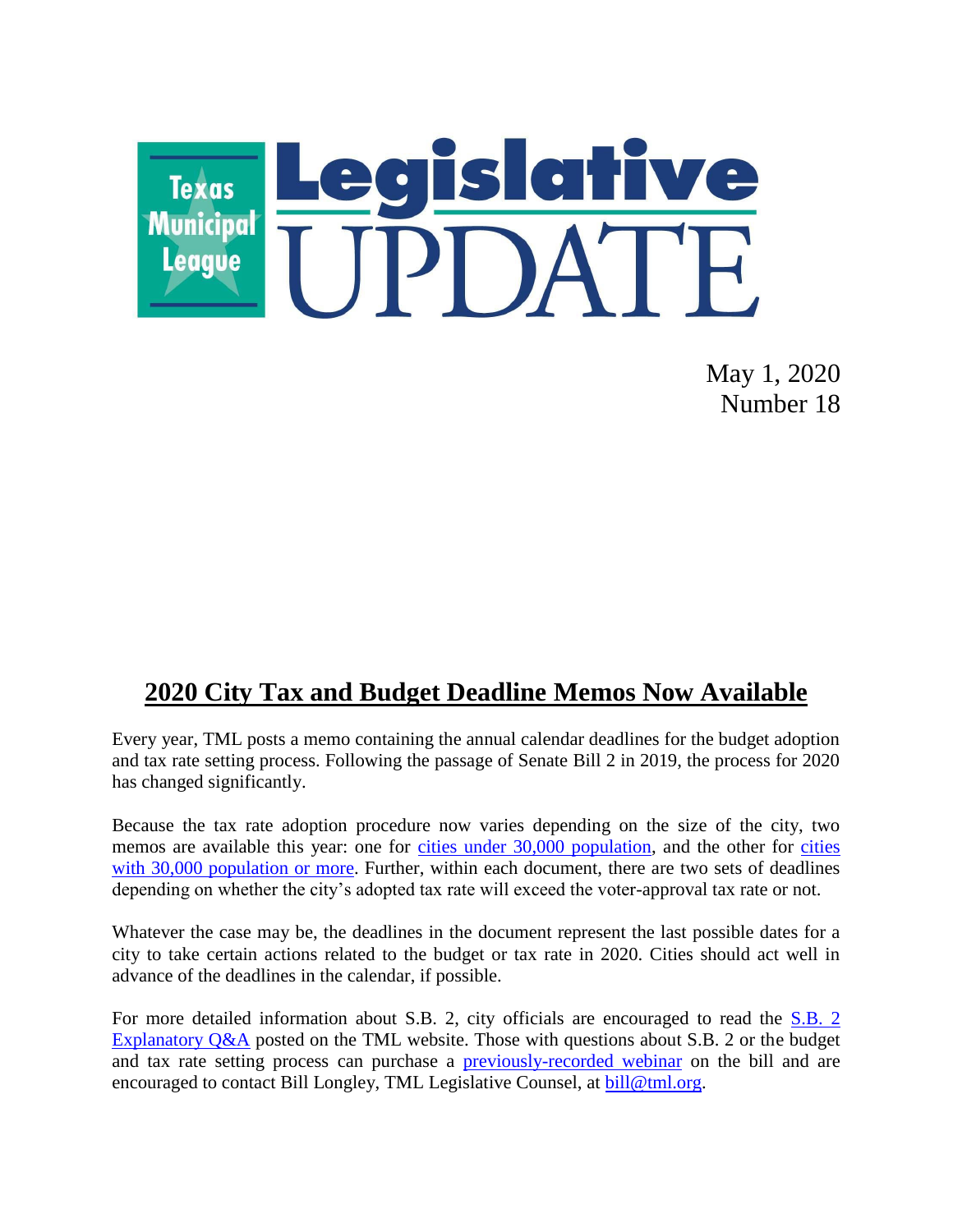# **Boycott Israel Lawsuit Dismissed**

On Monday, April 27, 2020, the Fifth Circuit dismissed the appeal of the "boycott Israel" lawsuit. The lawsuit, titled *[Amawi, et al. v. Paxton, et al](https://casetext.com/case/amawi-v-paxton)*., is based on H.B. 89 from the 2017 legislative session.

H.B. 89 provides that a governmental entity may not enter into a contract with a company for goods or services, unless the contract contains a written verification from the company that it does not boycott Israel, and will not boycott Israel during the term of the contract. The term "company" included "a for-profit sole proprietorship."

The plaintiffs in the case, all sole proprietors, claimed that the requirement to state they do not and would not boycott Israel violated their First Amendment rights. The district court judge granted their preliminary injunction because he believed that the plaintiffs were likely to succeed in the case. (The league [previously reported on the district court's decision](https://www.tml.org/596/May-3-2019-Number-18) in 2019.) The defendants and the Texas attorney general appealed to the U.S. Court of Appeals for the Fifth Circuit.

During the appeal, in 2019 (12 days after the district court's injunction), H.B. 793 became effective. That new legislation amended H.B. 89's [definition of "company"](https://statutes.capitol.texas.gov/Docs/GV/htm/GV.2271.htm#2271.001) by excluding sole proprietorships from its coverage. The new legislation [further amended H.B. 89](https://statutes.capitol.texas.gov/Docs/GV/htm/GV.2271.htm#2271.002) by providing that the anti-boycott certification requirement is now limited to government contracts with "compan[ies] with 10 or more full-time employees" and that "ha[ve] a value of \$100,000 or more."

On appeal, the Fifth Circuit found that the plaintiffs' claims had been resolved by the 2019 amendments to the original bill. That rendered the case moot because the Fifth Circuit had no further controversy to decide.

# **Working from Home? Knock out Your Mandated Cybersecurity Training Update: DIR Online Compliance Form Now Available**

As promised, the Texas Municipal League Intergovernmental Risk Pool (TML IRP) has released a [free cybersecurity training program,](http://info.tmlirp.org/cyber-security-training-program) including an online video. TML IRP did so in response to a new [state law](https://statutes.capitol.texas.gov/Docs/GV/htm/GV.2054.htm#2054.511) mandating that most city officials and employees complete cybersecurity training by June 14, 2020, and annually thereafter.

The Texas Department of Information Resources (DIR) has also certified other programs, with more information available on the agency's cybersecurity awareness training certification [web](https://dir.texas.gov/View-About-DIR/Information-Security/Pages/Content.aspx?id=154)  [page.](https://dir.texas.gov/View-About-DIR/Information-Security/Pages/Content.aspx?id=154)

DIR has launched an online tool called Texas by Texas (TxT) to help local governments track compliance. By using TxT, city employees can self-report their training compliance, and DIR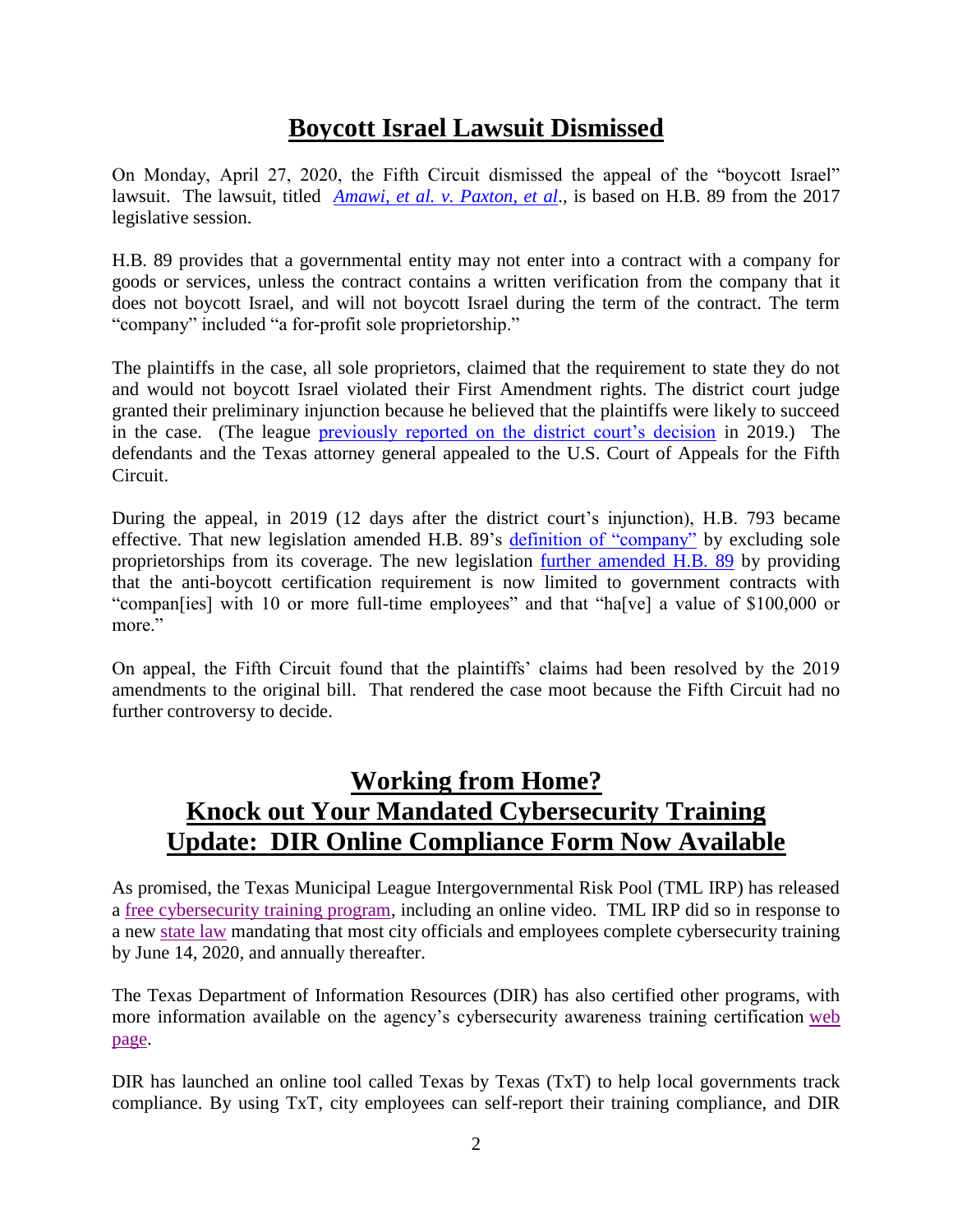will later send a detailed report from the TxT application to each city verifying their compliance. Cities that wish to use TxT for employee self-reporting must fill out the [TxT Self Reporting](https://www.surveygizmo.com/s3/5469429/House-Bill-3834-Texas-by-Texas-TxT-Self-Reporting)  [Form.](https://www.surveygizmo.com/s3/5469429/House-Bill-3834-Texas-by-Texas-TxT-Self-Reporting)

If the city chooses not to use TxT, DIR has created an [acknowledgement form](https://pubext.dir.texas.gov/portal/internal/resources/DocumentLibrary/Governing%20Board%20Acknowledgement%202020.docx) to document compliance. Cities are not required to use either application and can track their compliance in any method they chose. Cities will not submit training records or employee certificates of completion to DIR. Cities also do not have to report their audits to DIR. Cities should retain documentation with their training and auditing records.

City officials and employees who have completed the training requirement can also individually certify their training compliance [here.](https://dircommunity.force.com/SecurityTrainingVerification/s/HB3834CertificationLG) The compliance form can be submitted by whomever the local government authorizes. The authorized individual submitting the form will need access to their email account as they will be required to enter a confirmation code to finalize submission. The form is due by June 15, 2020.

City officials with questions should contact DIR at [TxTrainingCert@dir.texas.gov.](mailto:TxTrainingCert@dir.texas.gov)

# **City-Related News from Other Organizations**

In this new and occasional feature of the *Legislative Update*, the League may include articles and other information from city-related organizations, law firms, and others, when they have good information for city officials. For example:

• Last week, we [reported](https://www.tml.org/664/April-24-2020-Number-17#EPA) on the EPA's final Waters of the U.S. Rule. It turns out that the U.S. Supreme Court issued an opinion just before the rule publication that may affect cities and others. According to an [alert](https://www.lglawfirm.com/supreme-court-issues-opinion-regarding-discharge-permitting-scope/) issued by the Austin law firm of Lloyd Gosselink Rochelle & Townsend, P.C., the Court created a "direct discharge or functional equivalent of a direct discharge" test, as further described in the alert. Interested city officials should check it out.

### **Coronavirus (COVID-19) Updates**

The Texas Municipal League is open for business. The building is closed to all but essential personnel and most staff is working remotely, but the League remains open for business and is fully ready to serve. Cities are encouraged to call or email for legal assistance, help with ordinances, or for general advice or assistance. Let us know how we can assist you and your city.

Call TML staff at 512-231-7400, or email Scott Houston for legal assistance at [SHouston@tml.org;](mailto:SHouston@tml.org) Rachael Pitts for membership support at [RPitts@tml.org;](mailto:RPitts@tml.org) and the training team for questions about conferences and workshops at [training@tml.org.](mailto:training@tml.org)